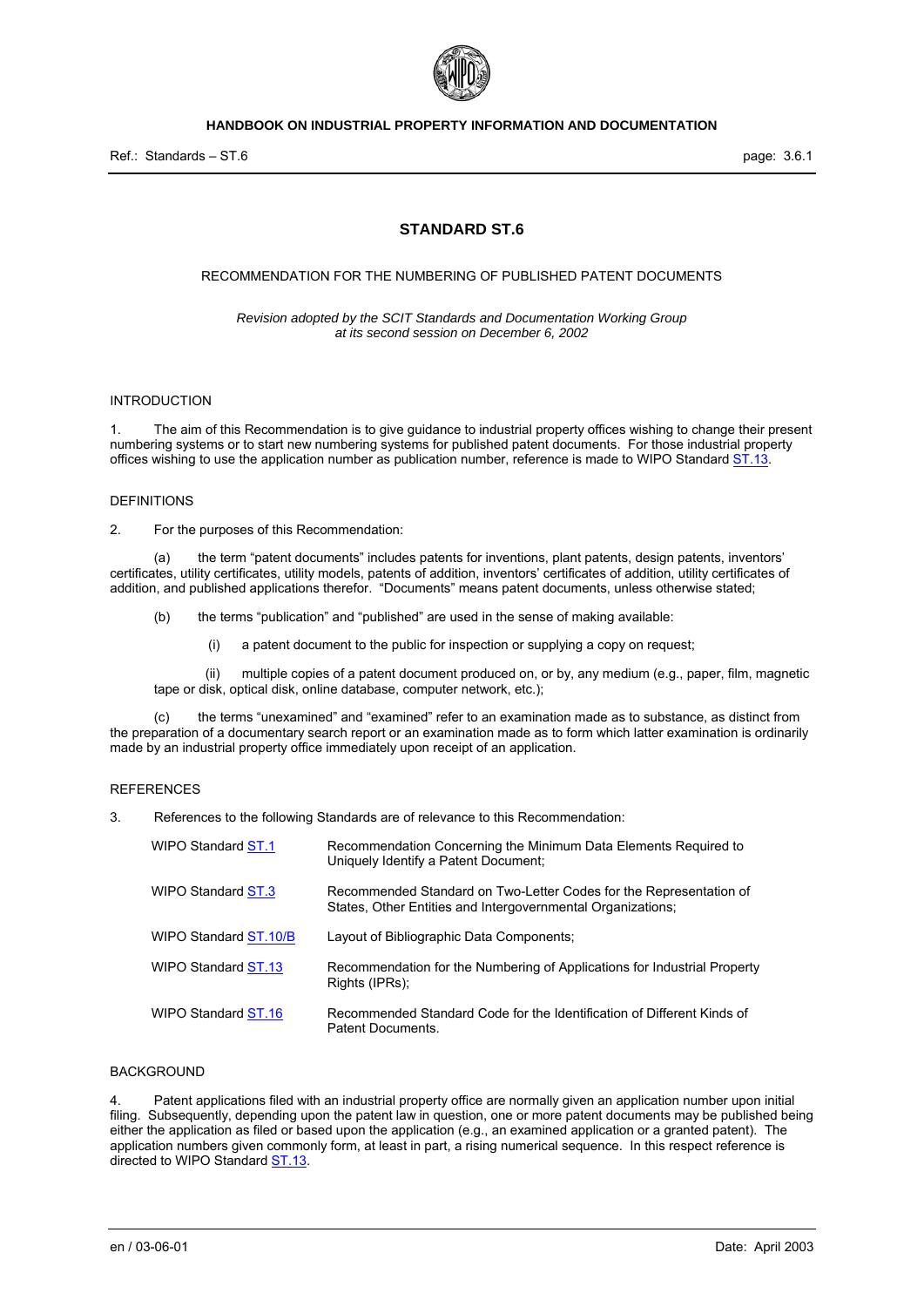

Ref.: Standards – ST.6 page: 3.6.2

5. Comprehensive collections of patent documents are organized, in general, in one of two ways. They may be stored as a serial file with the documents being ordered according to the number given upon publication—in paper form or in electronic form, e.g., on CD-ROM—or they may be stored as a classified file based upon some patent classification system, e.g., the International Patent Classification. When stored as a serial file, file integrity problems are most easily solved when the numbers given to the published documents form a continuous rising sequence chronologically applied according to the publication date of the documents.

6. The publication of a given patent document does not normally occur at a fixed interval of time following the application or filing date, but depends upon many factors which differ in the various patent laws.

7. The number given to a published document may differ from that given to its application upon initial filing.

#### PRESENT SITUATION

#### *Single Publication Systems*

8. Many industrial property offices make only a single publication of a patent document following an application. The single publication is normally of the granted patent of which multiple copies are produced. A publication number is given to each different patent document using a sequential publication numbering system. In some instances, an industrial property office will publish separate kinds of documents each with their own sequential numbering system.

#### *Multiple Publication Systems*

9. Alternatively, many industrial property offices publish a patent document at more than one procedural step during the processing of an application. This often results in several published patent documents based upon a single application.

10. The unexamined application may be published by laying the application open to public inspection, by supplying a copy upon request or by producing multiple copies (see paragraph 2(b)). The number by which the industrial property office identifies the publication is frequently the application number given upon initial filing, but the office may give the document a separate number forming part of a sequential numbering system and allocated upon publication.

The examined application may be published by laying the application open to public inspection, by supplying a copy upon request or, most frequently, by producing multiple copies. The number by which the industrial property office identifies this publication may again be the application number given upon initial filing. Under other systems the office may give the document a separate number forming part of a sequential publication numbering system. In systems in which an unexamined application has already been published under a given publication number, the same publication number may be given to the examined application document. Alternatively, the examined application document may be given a different publication number; both numbers may or may not form part of a publication sequential numbering system.

12. The granted patent is published in nearly all systems by producing multiple copies and by giving the document a number forming part of a sequential publication numbering system. The publication number given may or may not be the same number given to an earlier published document.

### RECOMMENDATION FOR THE NUMBERING

13. The following recommendations are made to give guidance to industrial property offices wishing to change their present numbering systems or to start new numbering systems for published patent documents:

(a) the publication number should consist of digits (i.e., numerals) only;

 (b) the total number of digits, subject to a maximum of 13, is to be determined by each industrial property office according to its needs. The number of digits should be as short as possible to satisfy those needs;

the number given to a published patent document (first-level publication according to WIPO Standard  $ST.16$ ) should increase in a numerical sequence within a given year or a longer period of time;

 (d) the number given to a second or subsequent published patent document resulting from an application should be the same number as that given to the first published patent document resulting from that application; for example, 1/2002/000002 would be used for the first level publication (e.g., 18 month publication of an application), for the granted patent publication and for any corrections resulting from a single application and its publications. For complete identification of a patent document, see WIPO Standard ST.1;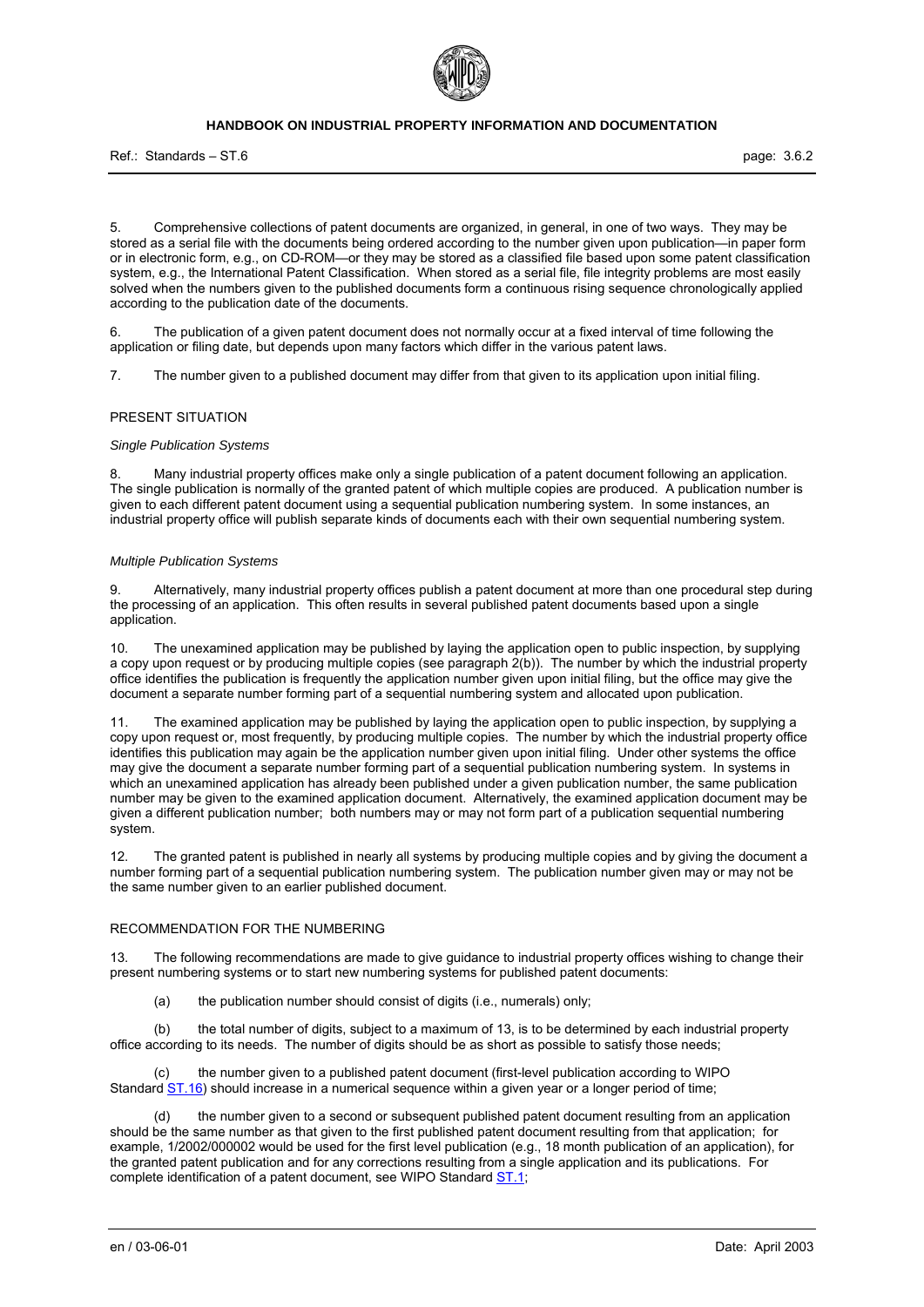

Ref.: Standards – ST.6 page: 3.6.3

 (e) the number should only be used for patent documents resulting from a single application. For example, in the case where the same numbering sequence is used for more than one type of industrial property right (e.g., patent for invention and utility model) or more than one regional office within a country or organization, then the same publication number should not be used more than once:

 (i) to establish sufficiently unique document numbers, offices may use additional identifiers of one or two digits, e.g. for the designation of the type of Industrial Property Right or the Regional Office, if necessary. Any additional identifiers must be considered to be included within the maximum number of digits as set forth in paragraph 13(b) above. WIPO Standard **ST.16** codes, when used as recommended by WIPO Standard ST.1, provide the recommended way of providing publication level information. WIPO Standard ST.16 also provides information on some types of industrial property rights when related only to patent documents;

 (ii) where an application spawns additional applications (e.g. an application claiming domestic priority, a continuation of a prior application, a divisional application, etc.), these additional application(s) should be considered to be separate application(s) and thus should be assigned different publication number(s);

 (f) if found suitable, the year of publication of the patent document may form part of the publication number; in that case, the publication number may be formed by a year, the serial number and if required, an additional identifier as provided for in subparagraph (e):

 (i) in case of a year, the year should be represented by four digits according to the Gregorian calendar and preceding the serial number;

 (ii) in case of a serial number it is recommended that a maximum of seven digit serial number be unique, in the sense of subparagraph (e), for all patent document publications;

- (iii) the order of the components should be:
	- a. the identifier, if necessary;<br>b. the year, if found suitable;
	- the year, if found suitable;
	- c. the serial number;

(g) for the sake of readability of a publication number, when presented in visual form:

 (i) the identifier, year designation and serial number may be separated from each other by a slash or a dash;

 (ii) the serial number may have additional digit grouping through the use of commas, or dots, or spaces.

Examples of presentation of publication numbers according to this recommendation:

| 2001-12345   | 2001/12345     |                |                |
|--------------|----------------|----------------|----------------|
| 2001/1234567 | 2001/1.234.567 | 2001/1.234.567 | 2001/1 234 567 |
| 1234567890   | 1.234.567.890  | 1.234.567.890  | 1 234 567 890  |

If different types of industrial property rights share a number sequence:

2003/123456 for a patent for invention 2003/123457 for a utility model publication 2003/123458 for a design patent, etc.

or, where there is an overlap in the number sequence between different types of industrial property rights and an additional identifier is used to establish uniqueness, e.g., 10 for a patent for invention, 20 a utility model, 30 a design patent:

> 10/2003/123456 for a patent for invention 20/2003/123456 for a utility model publication 30/2003/123456 for a design patent, etc.

or, where there is an overlap in the number sequence between different regional offices within a country or organization and an identifier is used to establish uniqueness:

> 1/2003/1234567 for a patent for invention from Region A using 1 as an identifier 2/2003/1234567 for a patent for invention from Region B using 2 as an identifier